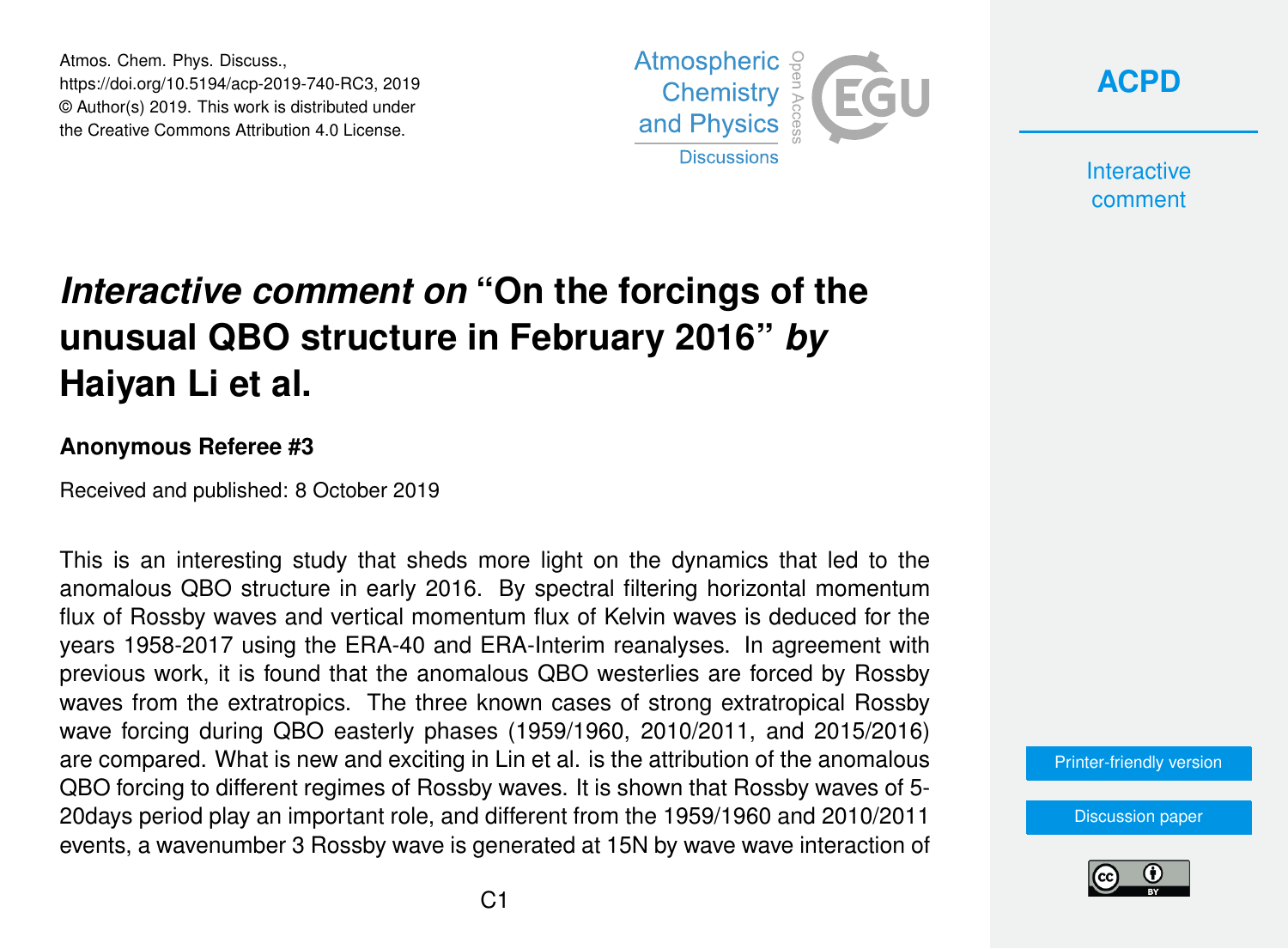quasi-stationary waves 1 and 2. This wave also seems to play an important role in the anomalous forcing. The extended period of QBO westerlies is attributed to enhanced Kelvin wave activity caused by El Nino.

Overall, the paper is well written and of relevance for the readership of ACP. Publication is therefore recommended after addressing my major comments. Addressing these comments should however be straightforward.

Major comments:

——————————————————————

——————————————————————

(1) Usually, to capture the propagation and interaction of global scale waves Eliassen Palm (EP) fluxes are calculated. You are calculating only <u'w'> (vertical momentum flux) and <u'v'> (horizontal momentum flux) which are only part of the EP flux and do not mention the limitations of this approach.

(2) The whole study is based on the kf-filter method. However, almost no information is given how this method was applied.

Specific comments:

(1) General comment: When discussing momentum fluxes, you often do not state clearly what you are discussing - the momentum fluxes, or their anomaly. This happens in the text, as well as in the figure captions and in the figure legends! In my comments, I mentioned only a few occurrences because they are too many. Please revise carefully throughout!

(2) General comment: 20hPa (about 27.5 km altitude) is in the middle stratosphere, not the upper stratosphere. The stratosphere extends from about 10-20km to about 50km. Please revise carefully throughout the paper!

(3) p.2, l.44-46 here you write: The eastward propagating Kelvin waves provide the

**[ACPD](https://www.atmos-chem-phys-discuss.net/)**

**Interactive** comment

[Printer-friendly version](https://www.atmos-chem-phys-discuss.net/acp-2019-740/acp-2019-740-RC3-print.pdf)

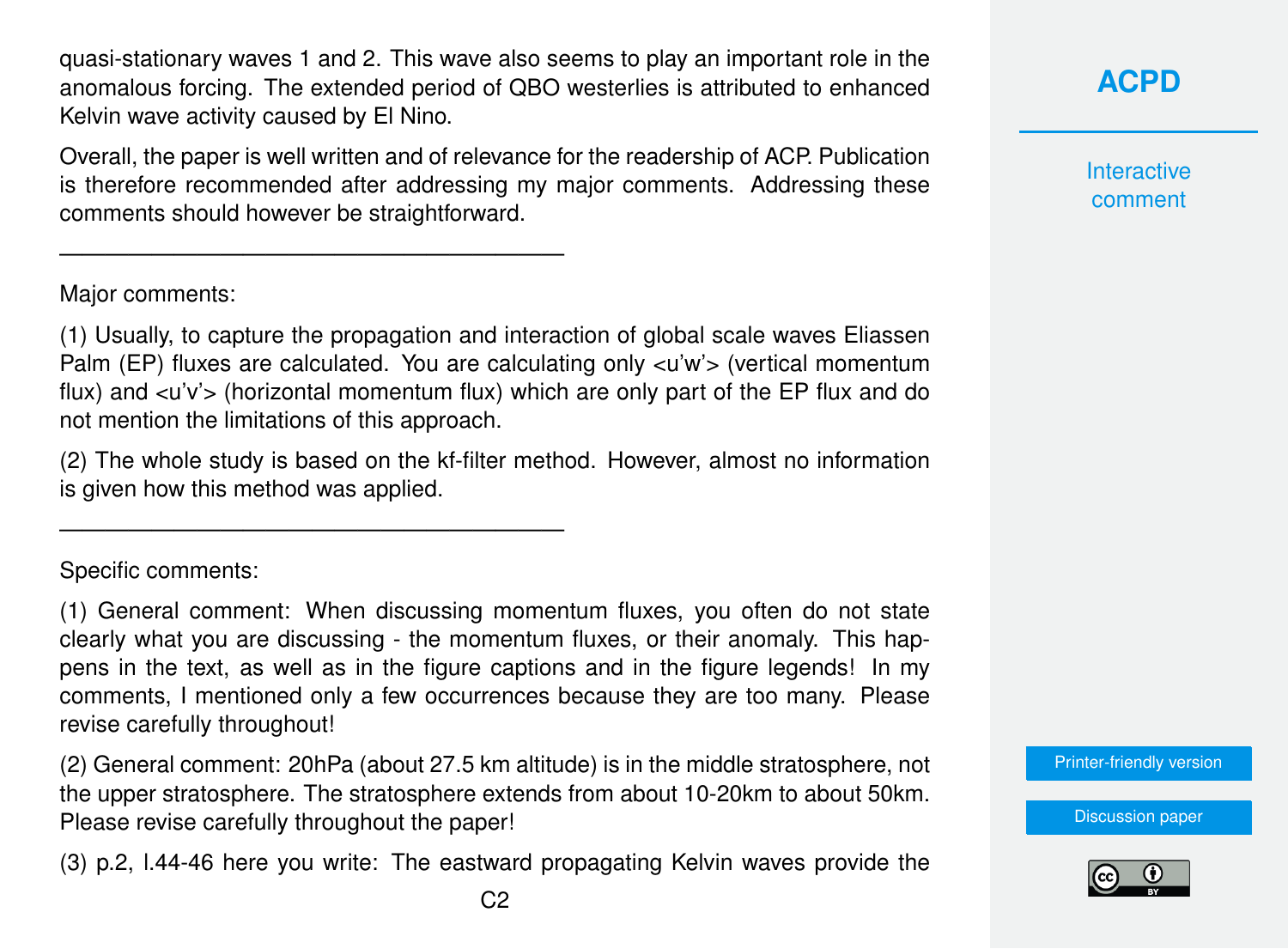main eastward acceleration for the initiation of the QBO westerly phase. In contrast, the westward propagating Rossby waves provide the main westward acceleration for the initiation of the QBO easterly phase.

This is not entirely correct because also small scale gravity waves contribute. Mainly both Kelvin waves and small scale gravity waves contribute to the forcing of the QBO westerly phase, while global scale westward traveling tropical waves and small scale gravity waves contribute to the forcing of the QBO easterly phase (see for example Ern and Preusse, GRL, 2009 and Ern et al., JGR, 2014, Garcia and Richter, JAS, 2019).

References:

Ern, M., and P. Preusse, Quantification of the contribution of equatorial Kelvin waves to the QBO wind reversal in the stratosphere, Geophys. Res. Lett., 36, L21801, doi:10.1029/2009GL040493, 2009.

Ern, M., F. Ploeger, P. Preusse, J. C. Gille, L. J. Gray, S. Kalisch, M. G. Mlynczak, J. M. Russell III, and M. Riese, Interaction of gravity waves with the QBO: A satellite perspective, J. Geophys. Res. Atmos., 119, 2329-2355, doi:10.1002/2013JD020731, 2014.

Garcia, R. R., and J. H. Richter, On the Momentum Budget of the Quasi-Biennial Oscillation in the Whole Atmosphere Community Climate Model, J. Atmos. Sci., 76, 69-87, 2019.

(4) p.3, l.68: These references address only global scale waves. A reference for smallscale gravity waves should be added. Using model simulations, differences in the QBO forcing by gravity waves for different ENSO conditions were investigated, for example, by Kang et al., JAS, 2018.

Reference:

Kang, M.-J., H.-Y. Chun, Y.-H. Kim, P. Preusse, and M. Ern, Momentum Flux of Convective Gravity Waves Derived from an Offline Gravity Wave Parameterization. Part II: **[ACPD](https://www.atmos-chem-phys-discuss.net/)**

**Interactive** comment

[Printer-friendly version](https://www.atmos-chem-phys-discuss.net/acp-2019-740/acp-2019-740-RC3-print.pdf)

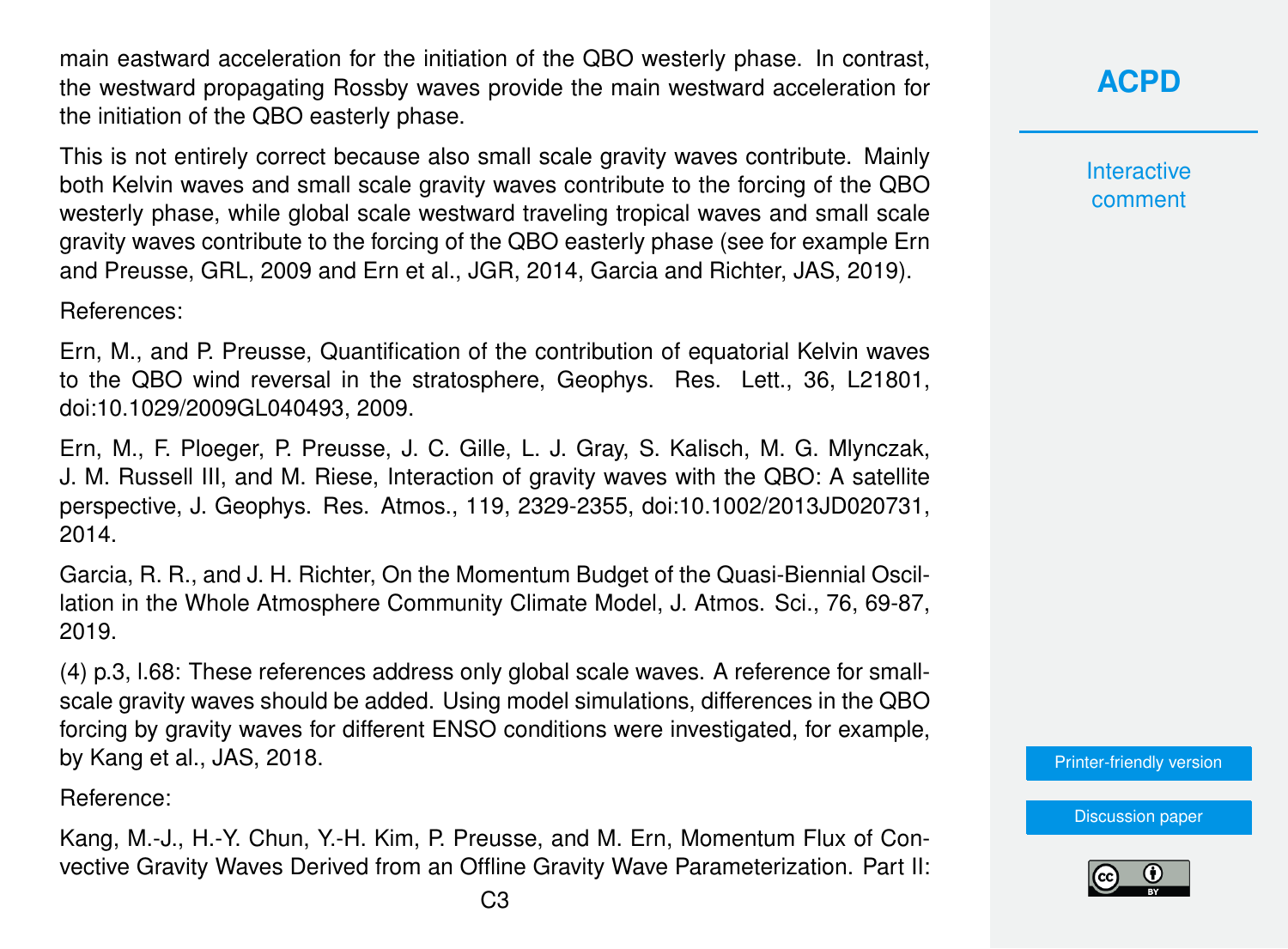Impacts on the Quasi-Biennial Oscillation, J. Atmos. Sci., 75, 3753-3775, 2018.

(5) p.3, l.91: Please state more clearly that a merged ERA-40/ERA-Interim dataset is used to have a longer time series because ERA-Interim starts with the year 1979 and does not cover the earlier period.

(6) p.4, l.114/115: You should elaborate much more on the kf-filter! As far as I understand, for a fixed latitude and altitude, you enter the whole time series of 60 years with a longitude resolution of 2.5 deg into the kf-filter. The time series is tapered to zero at both ends. Which function is used? Split-cosine-bell as stated in https://www.ncl.ucar.edu/Document/Functions/Built-in/taper.shtml ? Did you use the standard settings of the taper of p=0.1? In this case, you would have to discard 3 years at each end of the time series and valid data are obtained only for 1961-2014. This would contradict your statement on p.5, l.139 that only the years 1958 and 2017 would be affected. Please explain!

(7) p.5, about section 2.3: Please explain why you calculate momentum fluxes in this way! Possibly, you are missing something or biasing your analysis by not calculating the full EP flux vector! Therefore at least the limitations of your approach should be clearly stated.

Usually, for global scale waves EP fluxes are calculated to capture their propagation and effect on the background flow, however you are neglecting heat fluxes.

By calculating  $\langle u'v' \rangle$  you are using the quasi-geostrophic approximation of the EP flux in meridional direction (see for example Matthias and Ern, ACP, 2018). This approximation can be used for extratropical Rossby waves and should be sufficient for diagnosing the meridional propagation direction of Rossby waves from the extratropics. In the tropics, however, wave motions can become ageostrophic, and this approximation may no longer hold. This is the case for tropical waves like Kelvin waves or tropical Rossby waves.

**[ACPD](https://www.atmos-chem-phys-discuss.net/)**

**Interactive** comment

[Printer-friendly version](https://www.atmos-chem-phys-discuss.net/acp-2019-740/acp-2019-740-RC3-print.pdf)

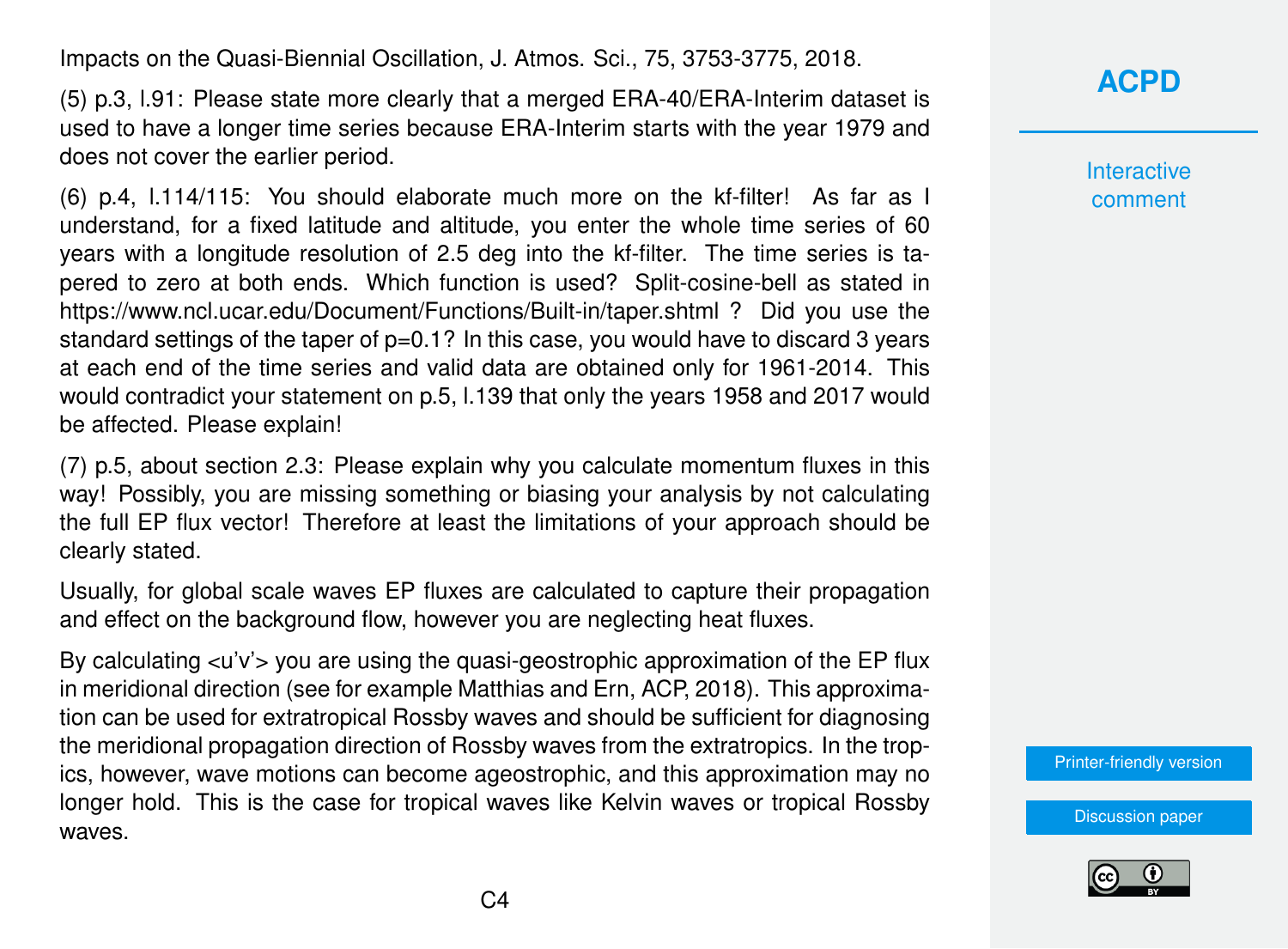The term  $\langle u'w' \rangle$  is part of the vertical component of the EP flux and should be a a good approximation for Kelvin waves because v' is zero for these waves.

Reference: Matthias, V., and M. Ern, On the origin of the mesospheric quasi-stationary planetary waves in the unusual Arctic winter 2015/2016, Atmos. Chem. Phys., 18, 4803-4815, 2018.

(8) p.5, l.149/150: here you state that Rossby waves would not contribute much to <u'w'> as could be seen from Figs. S1 and S2 in the supplement. In the supplement, however, only "anomalies" of  $\langle u'v' \rangle$  and  $\langle u'w' \rangle$  from their monthly means are shown.

(9) captions of Figs. 3, S1 and S2: First you write that horizontal momentum fluxes would be shown, and later in the caption you write that color shadings would be anomalies with respect to the monthly climatology. This is very confusing, please write more clearly!

(10) Follow-up question: Were the monthly climatologies temporally interpolated to single days to avoid jumps in the anomalies from one month to the other? Please clarify!

(11) p.5, l.152/153 and l.155: This is not entirely correct: Shuckburgh et al. (2001) investigated only barotropic instabilities, not baroclinic instabilities! Only Coy et al. (2017) included also baroclinic instabilities.

(12) p.7, l.210: Why did you select w2040 for the quasi-stationary Rossby waves, and not w2070? Choosing w2070 would be much more intuitive!

(13) p.7, l.214-219: Would also the contributions of w2070 be similar in all three cases? Please note that w0520 and w2040 do NOT sum up to the "total Rossby" fluxes! Possibly w4070 might show also considerable case to case variability.

(14) p.10, l.305: here you state: "the quasi-stationary W1 and the faster W2 which came from the extratropics, generated W3 locally..."

## **[ACPD](https://www.atmos-chem-phys-discuss.net/)**

**Interactive** comment

[Printer-friendly version](https://www.atmos-chem-phys-discuss.net/acp-2019-740/acp-2019-740-RC3-print.pdf)

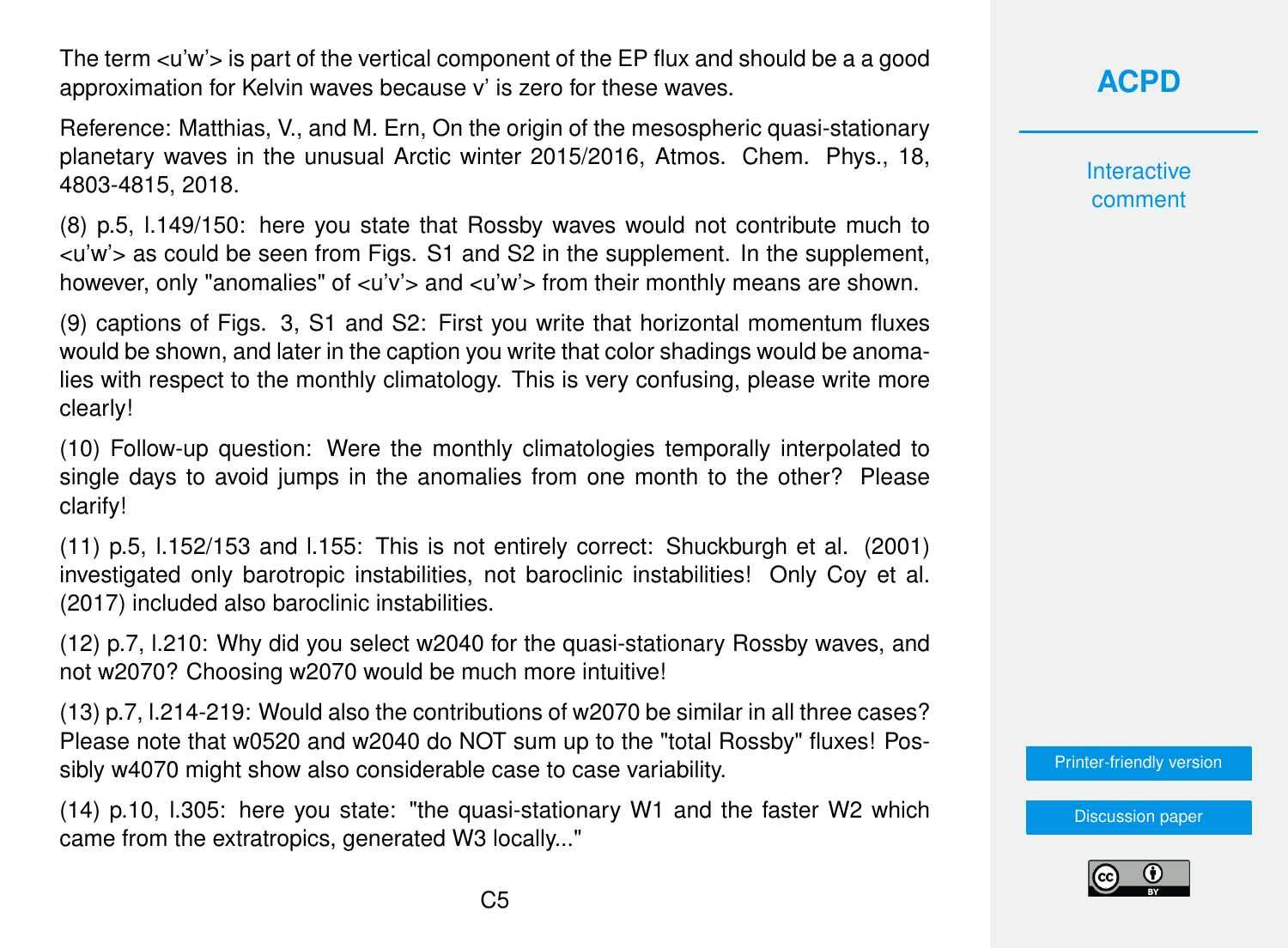This contradicts your statements from above that W3 was generated by W1 and W2 of 0.033 dayˆ-1 which are both in your quasi-stationary range of frequencies. Please clarify!

(15) p.10, l.313/314: here you state that: "W3 cannot be an equatorial wave mode in principle, otherwise its amplitude would be by definition maximizing at the equator."

I think that this statement does not generally hold. Equatorial Rossby modes can be symmetric or anti-symmetric with respect to the equator. Therefore either u' or v' could be zero at the equator, leading to zero <u'v'>. For a survey of equatorial modes see, for example, Yang et al., JAS, 2003, their Fig.3.

Reference: Yang, G.-Y., B. Hoskins, and J. Slingo, Convectively Coupled Equatorial Waves: A New Methodology for Identifying Wave Structures in Observational Data, J. Atmos. Sci., 60, 1637-1654, 2003.

(16) p.10, l.325: Enhanced momentum flux does not necessarily mean that the zonal wind is accelerated or decelerated. There is only an effect on the background flow when this momentum is deposited (if there is a non-zero divergence of the EP-flux). Of course, enhanced momentum fluxes can lead to stronger EP-flux divergences.

(17) About Figs.13 and 14: As Kelvin waves in the stratosphere are modulated rather by the QBO than by a seasonal cycle, does it really make sense to show deviations of Kelvin wave amplitudes or momentum flux from a monthly mean climatology?

(18) p.12, l.360/361: Another possibility could be that these Kelvin waves have phase speeds that exceed the westerly wind. As can be seen, for example, in Ern et al., ACP, 2008, Kelvin waves with high phase speeds are not much modulated by the QBO, while slower phase speed Kelvin waves are strongly modulated by the QBO with minimum amplitudes during westerly winds.

Reference: Ern, M., P. Preusse, M. Krebsbach, M. G. Mlynczak, and J. M. Russell III, Equatorial wave analysis from SABER and ECMWF temperatures, Atmos. Chem. **[ACPD](https://www.atmos-chem-phys-discuss.net/)**

**Interactive** comment

[Printer-friendly version](https://www.atmos-chem-phys-discuss.net/acp-2019-740/acp-2019-740-RC3-print.pdf)

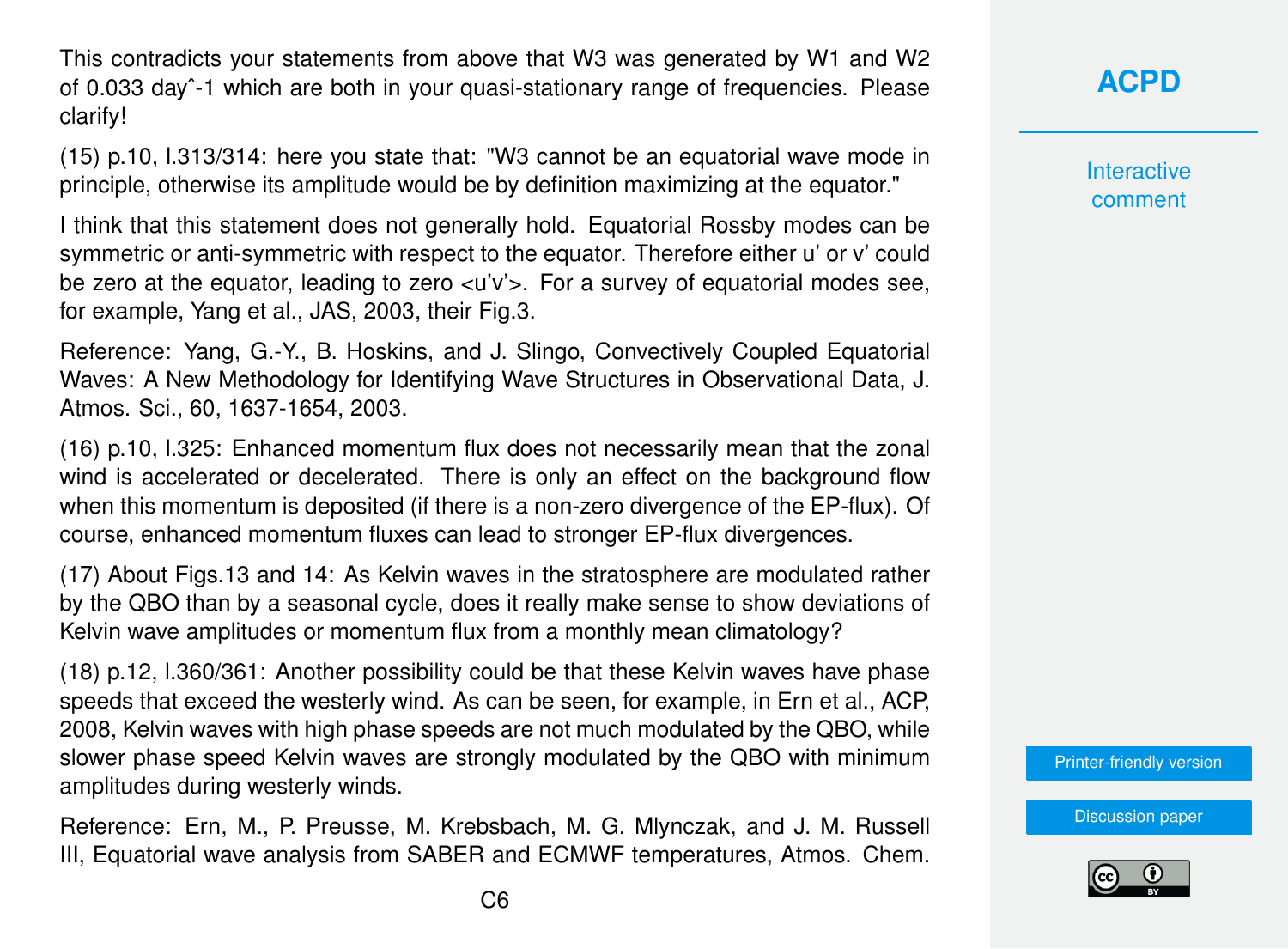Phys., 8, 845-869, 2008.

——————————————————————

(19) p.13, l.417/418: This is not correct: Both W1 and W2 have the same frequency and fall in the frequency range that you call quasi-stationary.

Other comments:

(1) p.2, l.35: The westerly mean flow in the tropical stratosphere generally favors -> If the mean flow in the tropical stratosphere is westerly, it generally favors

(2) p.5, l.150: Fig.12a does not exist! Should this read Fig. S1? Please check!

(3) Caption of Fig.1, l.2: ??? horizontal Rossby wave momentum flux -> Rossby wave horizontal momentum flux anomaly

(4) Caption of Fig.1: Different from what is stated in the caption, there are no red triangles in Fig.1a

(5) p.6, l.180 / Fig.2: It is unclear what is shown! Probably your notation is misleading! In the figure legend of Fig.2 it reads: <du'ˆ2>, suggesting that you calculate a climatological u' distribution, and you are showing deviations from that average u' for a particular period. In this case, however, there could be no negative values because values are squared for display! So my quess is that it should read  $d \lt u$   $\approx$  2 in the figure legend. Similar, in Fig.3 it should probably read  $d < u'v'$  instead of  $< du'v'$ .

(6) p.6, l.190: horizontal Rossby waves momentum flux -> Rossby wave horizontal momentum flux anomalies

(7) Fig.5: Please mention in the figure caption that "total Rossby wave" corresponds to w0570.

(8) p.8, l.251: momentum flux -> momentum flux anomaly

(9) p.8, l.251, suggested rewording, as this cannot be seen from Fig.9: The contribution

**Interactive** comment

[Printer-friendly version](https://www.atmos-chem-phys-discuss.net/acp-2019-740/acp-2019-740-RC3-print.pdf)